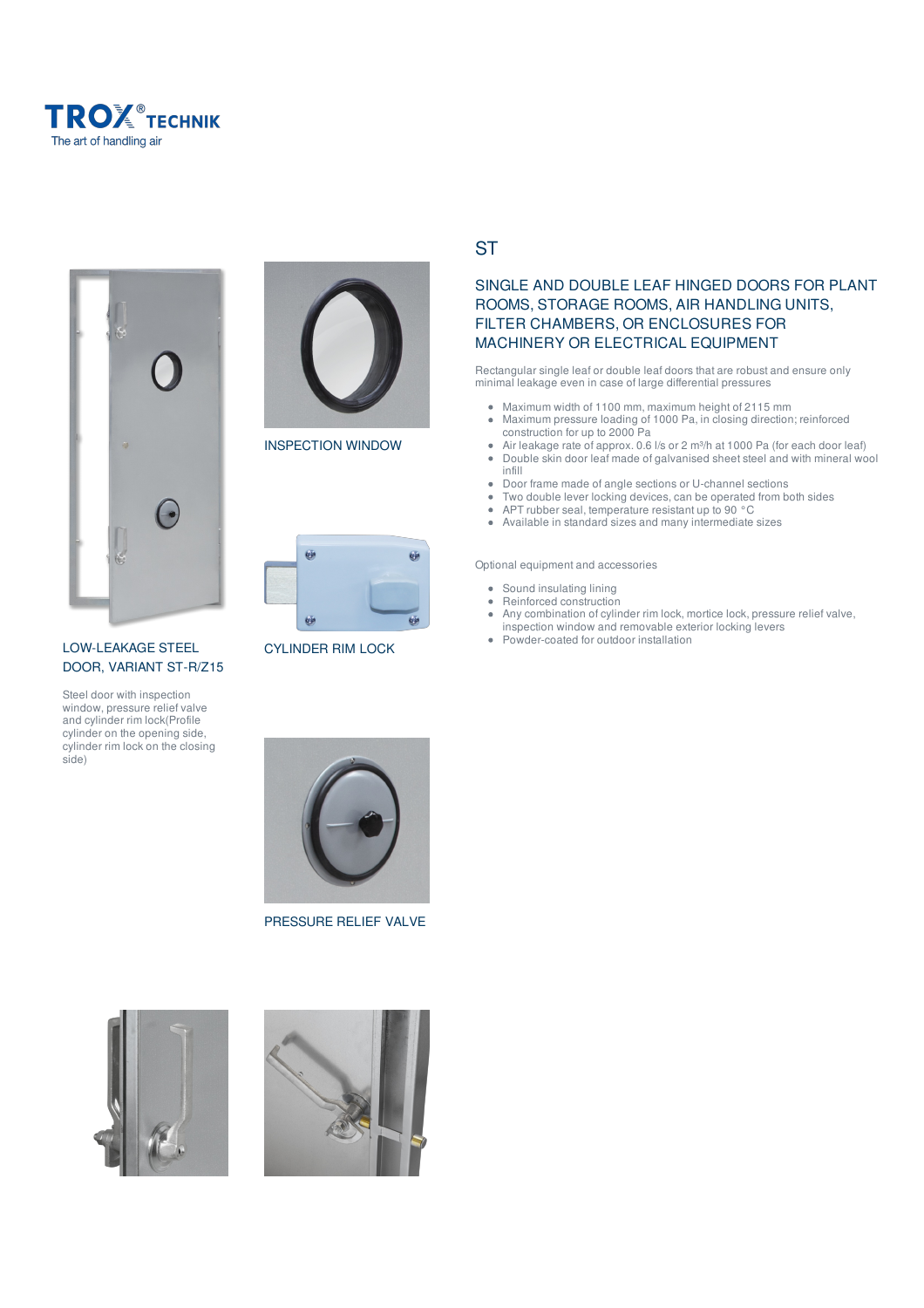REMOVABLE FRONT LOCKING LEVER (OF DOUBLE LEVER LOCKING DEVICE)

DOUBLE LEVER LOCKING DEVICE (INTERIOR LEVER, DOUBLE LEAF DOOR)

#### Application

# **Application**

- Low-leakage steel doors of Type ST are used as separating elements for walk-in plant rooms, storage rooms, air handling units, filter chambers, or enclosures for machinery or electrical equipment.
- Robust construction with very low air leakage rate even in case of large differential pressures
- Powder-coated construction with increased corrosion resistance
- $\alpha$  . Maximum pressure on the opening side is 1000 Pa (2000 Pa for reinforced construction)

#### **Special characteristics**

- Variants with additional sound insulating lining (X construction variants) provide good sound absorption
- U-value: 1.02 W/(m²K) at 8 W/(m²K) for internal spaces (air not in motion) and 25 W/(m²K) for outside (air in motion)
- $\bullet$ Optional door frame without fixing tabs (-21) but with flange holes

#### **Nominal sizes**

ST (single leaf)

- B: 500, 600, 800 and 940 mm (intermediate sizes 400 1100 mm in increments of 1 mm)
- $\bullet$  H: 1500, 1600, 1800 and 1940 mm (intermediate sizes 800 2115 mm in increments of 1 mm)
- Any combination of  $B \times H$

#### ST-D (double leaf)

- B: 1080, 1280, 1680 and 1960 mm (intermediate sizes 1080 2280 mm in increments of 1 mm)
- H: 1500, 1600, 1800 and 1940 mm (intermediate sizes 800 2115 mm in increments of 1 mm)

Any combination of  $B \times H$ 

#### **Description**

#### **Variants**

- ST: Low-leakage steel door
- ST-V: Low-leakage steel door with reinforced leaf
- ST-X: Low-leakage steel door with sound insulating lining
- ST-X-V: Low-leakage steel door with sound insulating lining and reinforcing elements
- ST-D: Double leaf low-leakage steel door
- ST-D-V: Double leaf low-leakage steel door with reinforced leaves
- $\bullet$ ST-D-X: Double leaf low-leakage steel door with sound insulating lining
- ST-D-X-V: Double leaf low-leakage steel door with sound insulating lining and reinforcing elements  $\bullet$
- $\bullet$ R: Right hinge
- L: Left hinge

#### **Parts and characteristics**

- Door with perimeter seal
- Double lever locking devices  $\bullet$ Absorption material  $\bullet$
- **Hinges**
- Door frame

Y.

Y.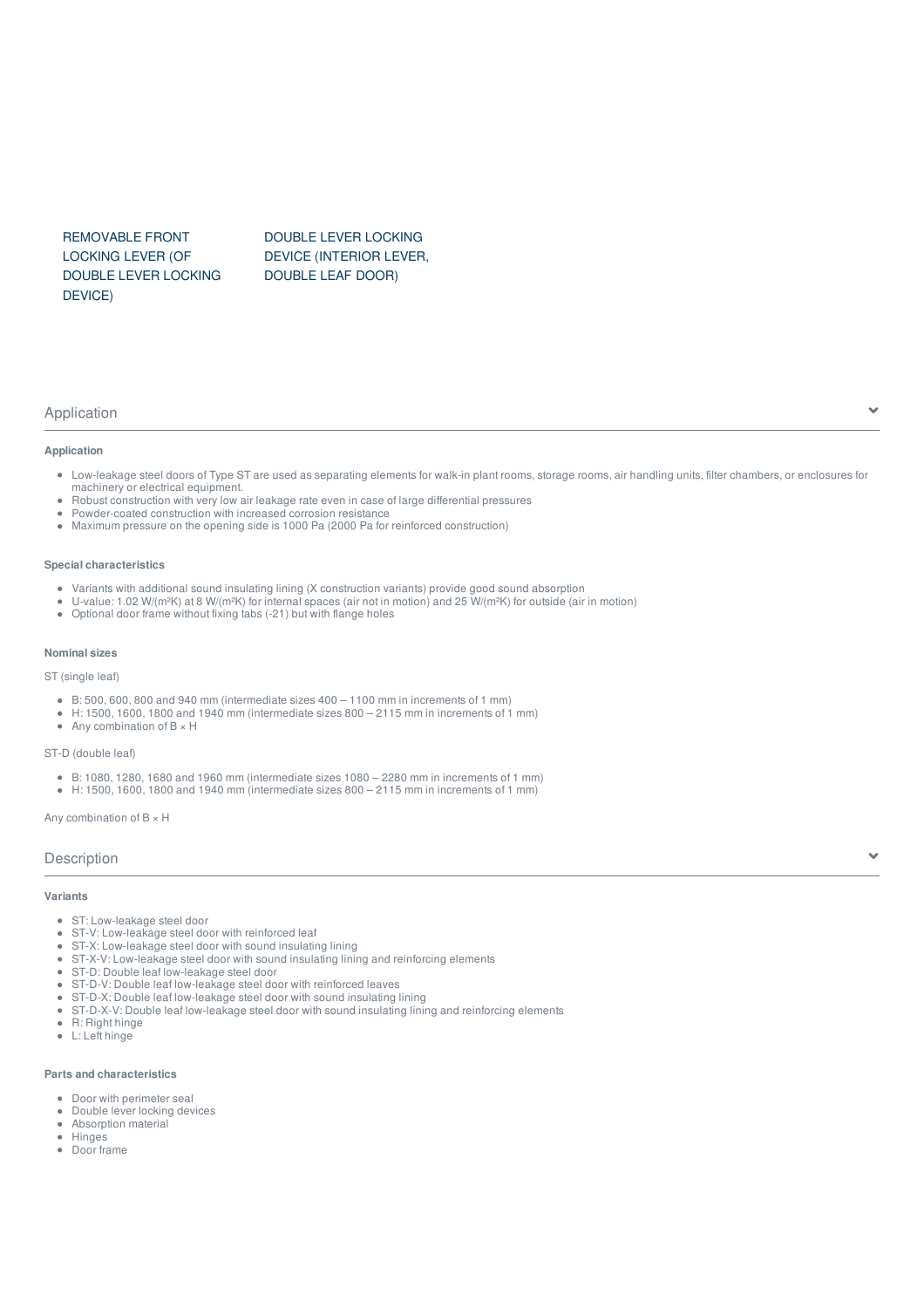#### **Attachments**

- 11: Angle section frame with welded fixing tabs
- 13: U-channel frame 115 × 40 × 4 mm
- 15: U-channel frame 240  $\times$  40  $\times$  4 mm with welded fixing tabs
- 21: Angle section frame without fixing tabs
- Locks, inspection window, pressure relief valve, front locking lever: for the improvement and extension of the range of applications

#### **Construction features**

- Double skin door leaf; skin thickness of 1 mm and 1.25 mm (opening side), respectively
- $\alpha$ Stiffeners at the level of the double lever locking devices
- Additional central stiffener from  $H = 1800$  mm  $\bullet$
- $\bullet$ Double lever locking devices can be operated from both sides
- Seal is temperature resistant up to 90 °C
- Maximum pressure loading of 1000 Pa, in closing direction

### **Materials and surfaces**

- Door leaf and stiffeners made of galvanised sheet steel
- Reinforced construction (V): Screw-fixed stiffeners
- $\bullet$ Absorption material is mineral wool
- Door frame made of galvanised steel
- Double lever locking devices made of aluminium diecast
- APT rubber seal
- Sound absorbing Bitumen K57 slabs
- P1: Powder-coated, RAL CLASSIC colour
- PS: Powder-coated, NCS or DB colour

#### Mineral wool

- To DIN 4102, fire rating class A2, non-combustible
- RAL quality mark RAL-GZ 388  $\bullet$
- Biosoluble and hence hygienically safe according to the German TRGS 905 (Technical Rules for Hazardous Substances) and EU directive 97/69/EC  $\bullet$
- $\bullet$ Inert to fungal and bacterial growth

#### **Maintenance**

- Maintenance-free as construction and materials are not subject to wear
- Contamination should be removed as it may lead to corrosion and to increased closed door air leakage

# TECHNICAL INFORMATION

Function, Technical data, Specification text, Order code, Related products

#### **Functional description**

Low-leakage steel doors are low-leakage separating elements for rooms or other enclosures.

When the door is being closed, i.e. when the double locking levers are being turned, the perimeter seal is fully pressed against the frame. As a consequence, the air leakage rate is extremely low even in case of high differential pressures.

#### Schematic illustration of ST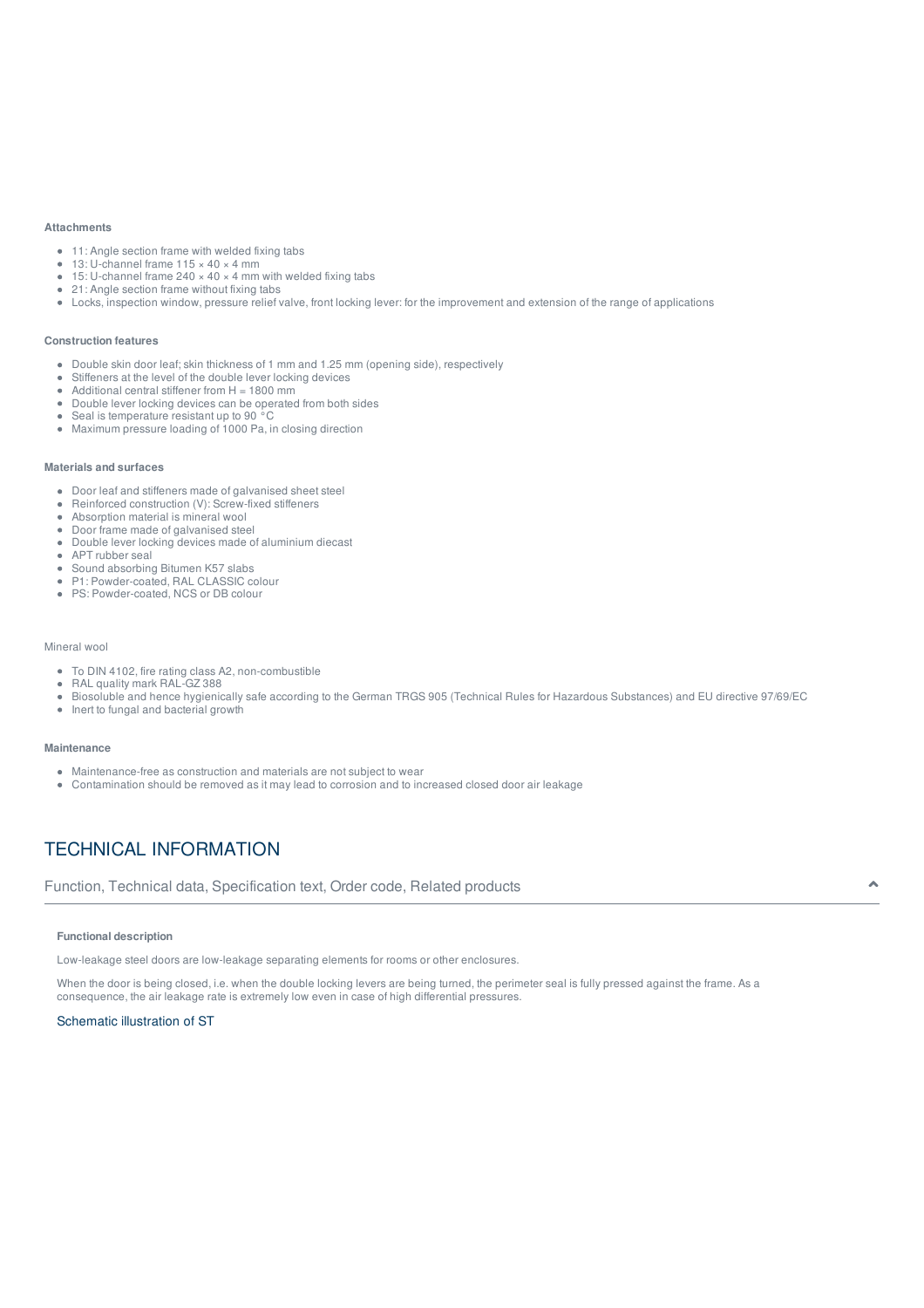

① Door

- $\textcircled{2}$  Door frame (angle section 50  $\times$  50  $\times$  4)
- ③ Skin thickness 1 mm
- ④ Skin thickness 1.25 mm
- ⑤ Stiffener (additional central stiffener from H = 1800 mm)
- ⑥ Absorption material
- ⑦ Seal
- ⑧ Double lever locking device

| Nominal sizes (single leaf)                                     | $400 \times 800$ to $1100 \times 2115$ mm                                                                            |
|-----------------------------------------------------------------|----------------------------------------------------------------------------------------------------------------------|
| Nominal sizes (double leaf)                                     | $1080 \times 800$ to 2280 $\times$ 2115 mm                                                                           |
| Maximum pressure on the opening side                            | 1000 Pa (reinforced construction: 2000 Pa)                                                                           |
| Weighted sound reduction index (with sound absorbing<br>infill) | Single leaf door $43 - 46$ dB, double leaf door $44 - 47$ dB, doors on both sides of the wall opening 58<br>$-61$ dB |

# **Weighted sound reduction index**

| Variant                                                   |    | Centre frequency fm [Hz] |           |                       |    |
|-----------------------------------------------------------|----|--------------------------|-----------|-----------------------|----|
|                                                           |    |                          |           | 125 250 500 1000 2000 |    |
| Variant                                                   |    |                          | <b>Rw</b> |                       |    |
|                                                           |    |                          | dB        |                       |    |
| 26<br>ST-X, ST-X-V                                        |    | 38                       | 44        | 46                    | 46 |
|                                                           |    |                          |           |                       |    |
| ST-D-X, ST-D-X-V                                          | 28 | 41                       | 45        | 49                    | 46 |
|                                                           |    |                          |           |                       |    |
| 2 x ST-X, ST-X-V, doors on both sides of the wall opening | 48 | 52                       | 59        | 62                    | 65 |
|                                                           |    |                          |           |                       |    |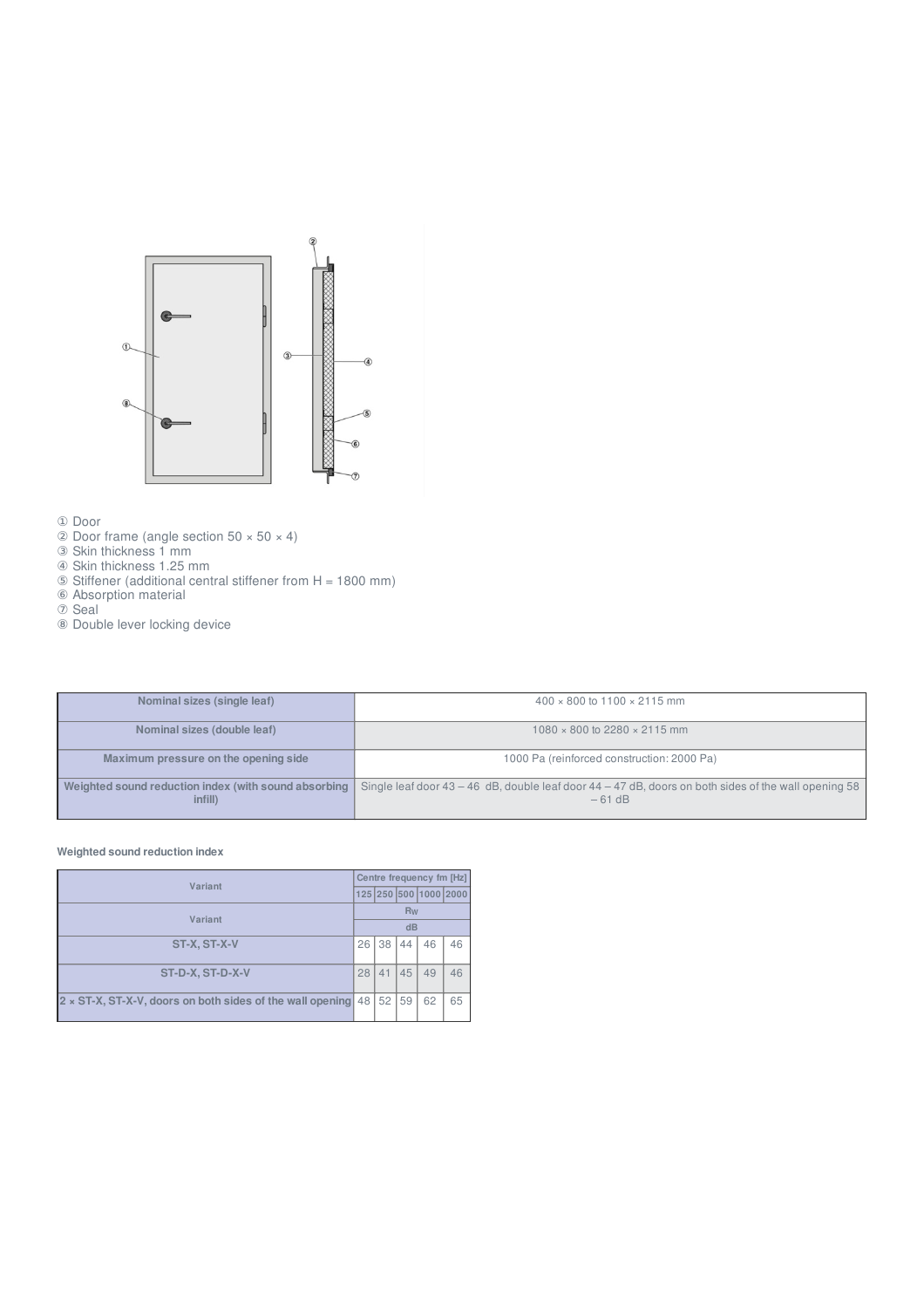Low-leakage steel doors as separating elements for walk-in plant rooms, storage rooms, air handling units, filter chambers, or enclosures for machinery or electrical equipment.

Ready-to-install component that consists of a door leaf with double lever locking devices, absorption material, seal and hinges, and a frame.

Air leakage rate on the opening side is approx. 0.6 l/s or 2 m<sup>3</sup>/h at 1000 Pa (single leaf door).

#### **Special characteristics**

- Variants with additional sound insulating lining (X construction variants) provide good sound absorption
- U-value: 1.02 W/(m²K) at 8 W/(m²K) for internal spaces (air not in motion) and 25 W/(m²K) for outside (air in motion)
- Optional door frame without fixing tabs (-21) but with flange holes

#### **Materials and surfaces**

- Door leaf and stiffeners made of galvanised sheet steel
- Reinforced construction (V): Screw-fixed stiffeners  $\bullet$
- Absorption material is mineral wool
- Door frame made of galvanised steel
- Double lever locking devices made of aluminium diecast
- APT rubber seal
- Sound absorbing Bitumen K57 slabs
- P1: Powder-coated, RAL CLASSIC colour
- PS: Powder-coated, NCS or DB colour

#### Mineral wool

- To DIN 4102, fire rating class A2, non-combustible
- RAL quality mark RAL-GZ 388
- Biosoluble and hence hygienically safe according to the German TRGS 905 (Technical Rules for Hazardous Substances) and EU directive 97/69/EC
- Inert to fungal and bacterial growth

#### **Technical data**

- Nominal sizes (single leaf):  $400 \times 800 1100 \times 2115$  mm
- Nominal sizes (double leaf): 1080 × 800 2280 × 2115 mm  $\bullet$
- Maximum pressure on the opening side: 1000 Pa (reinforced construction: 2000 Pa)
- $\bullet$ Weighted sound reduction index (with sound absorbing infill): single leaf door 43 – 46 dB, double leaf door 44 – 47 dB, on the left and right of the wall opening 58 – 61 dB

This specification text describes the general properties of the product. Texts for variants can be generated with our Easy Product Finder design programme.

#### **Order example: ST–R/800×1800/21/Z06**

| Hinge                   | Right side                                                         |
|-------------------------|--------------------------------------------------------------------|
|                         |                                                                    |
| Sound insulating lining | Without                                                            |
|                         |                                                                    |
| Construction of door    | Standard construction                                              |
|                         |                                                                    |
| Nominal size            | $800 \times 1800$ mm                                               |
|                         |                                                                    |
| Door frame              | Angle section, without fixing tabs                                 |
|                         |                                                                    |
| Attachments             | Standard construction with inspection window and cylinder rim lock |
|                         |                                                                    |
| Surface                 | Standard construction                                              |
|                         |                                                                    |

**Order example: ST–D/1680×1800/21/Z06**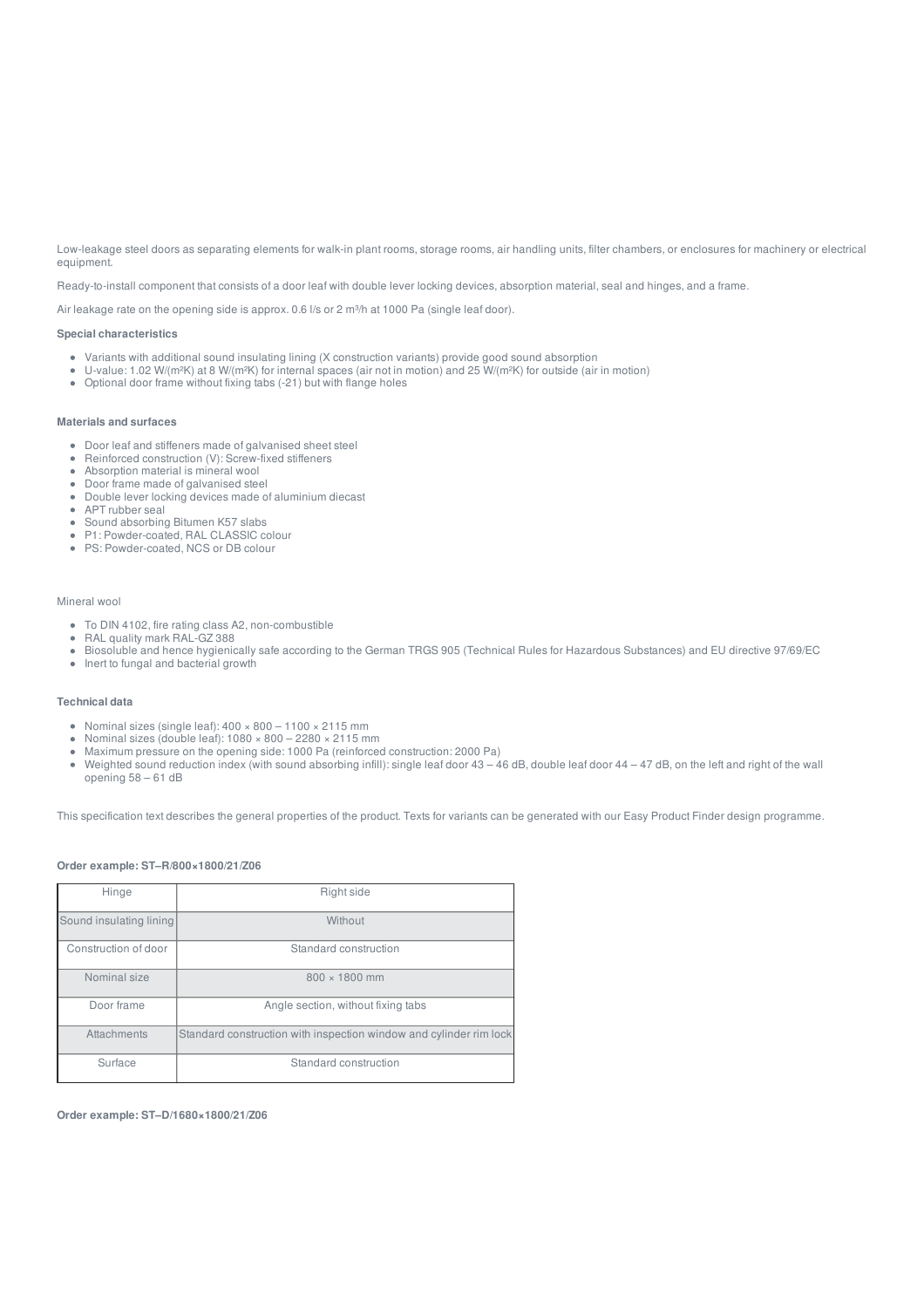| Number of door leaves   | Double leaf low-leakage steel door                                 |
|-------------------------|--------------------------------------------------------------------|
| Sound insulating lining | Without                                                            |
| Construction of door    | Standard construction                                              |
| Nominal size            | $1680 \times 1800$ mm                                              |
| Door frame              | Angle section, without fixing tabs                                 |
| Attachments             | Standard construction with inspection window and cylinder rim lock |
| Surface                 | Standard construction                                              |

#### ST-R-X-V / 500×1500 / 11 / Z01 / P1-RAL...  $\frac{1}{11}$   $\frac{1}{2}$   $\frac{1}{3}$   $\frac{1}{4}$  $\frac{1}{6}$  $\frac{1}{7}$  $\frac{1}{5}$  $\overline{8}$

# **Type**

**2** Hinge

# **Nominal size [mm]**  $\,$  B  $\times$  H

**ST** Low-leakage steel door

# **Door frame**

- **R** Right side
- **L** Left side

#### **Sound insulating lining**

No entry: standard construction **V** Reinforced door leaf

No entry: none **X** With

**Construction of door**

- 
- No entry: standard construction **P1** Powder-coated, RAL CLASSIC colour **PS** Powder-coated, DB colour
	- Gloss level RAL 9010 50 % RAL 9006 30 % All other RAL colours 70 %



- **11** Angle section 50/50/4, with welded fixing tabs **13** U-channel 115/40/4, with welded fixing tabs
- 
- 15 U-channel 240/40/4, with welded fixing tabs<br>21 Angle section, without welded fixing tabs (alt **21** Angle section, without welded fixing tabs (alternatively with flange holes, surcharge)

# **Attachments**

No entry: none **Z01 – Z23**

# **8** Surface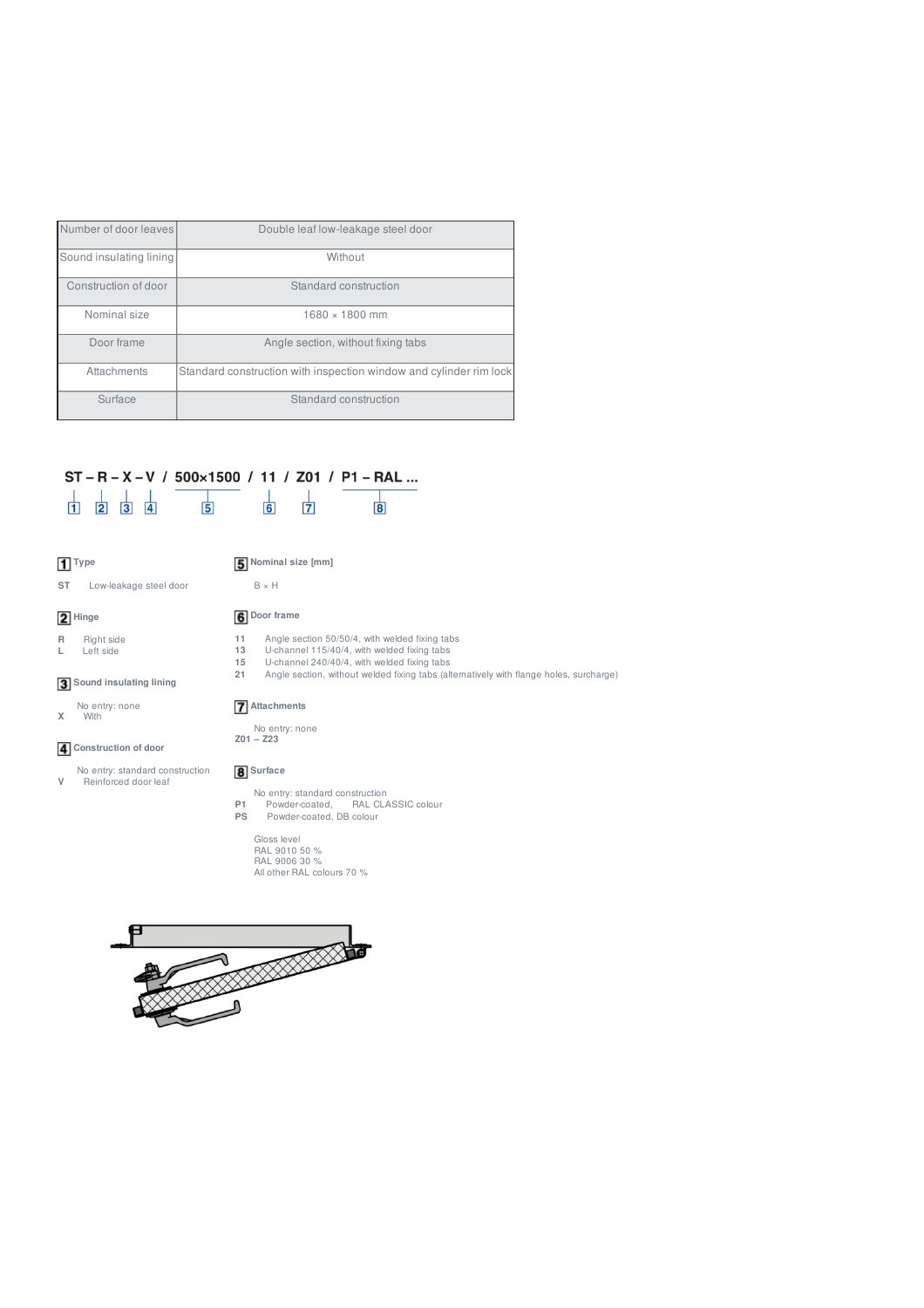

| ST-D-X-V / 1080×1500 / 11 / Z01 / P1-RAL                      |                                                                                                                                        |
|---------------------------------------------------------------|----------------------------------------------------------------------------------------------------------------------------------------|
| 固<br>$\overline{2}$<br>$\overline{3}$<br>$\overline{4}$<br>11 | $\overline{6}$<br>17<br>$\overline{\mathbf{8}}$                                                                                        |
| $1$ Type                                                      | 5 Nominal size [mm]                                                                                                                    |
| ST<br>Low-leakage steel door                                  | $B \times H$                                                                                                                           |
| 2 Number of door leaves                                       | <b>6</b> Door frame                                                                                                                    |
| D<br>Double leaf low-leakage steel door                       | Angle section 50/50/4, with welded fixing tabs<br>11<br>13<br>U-channel 115/40/4, with welded fixing tabs                              |
| 3 Sound insulating lining                                     | 15<br>U-channel 240/40/4, with welded fixing tabs<br>21<br>Angle section, without welded fixing tabs (alternatively with flange holes) |
| No entry: none<br>X<br>With                                   | 7 Attachments                                                                                                                          |
| 4 Construction of door                                        | No entry: none<br>$Z01 - Z23$                                                                                                          |
| No entry: standard construction<br>V<br>Reinforced door leaf  | 8 Surface                                                                                                                              |
|                                                               | No entry: standard construction<br>Powder-coated,<br>RAL CLASSIC colour<br><b>P1</b><br><b>PS</b><br>Powder coated, DB  colour         |
|                                                               | Gloss level<br>RAL 9010 50 %<br>RAL 9006 30 %<br>All other RAL colours 70 %                                                            |

Variants, Dimensions and weight, Product details

# **ST**

## **Variant**

Low-leakage steel door

## **Parts and characteristics**

- Door with perimeter seal
- Double lever locking devices
- Absorption material
- Hinges
- Door frame

#### **Construction features**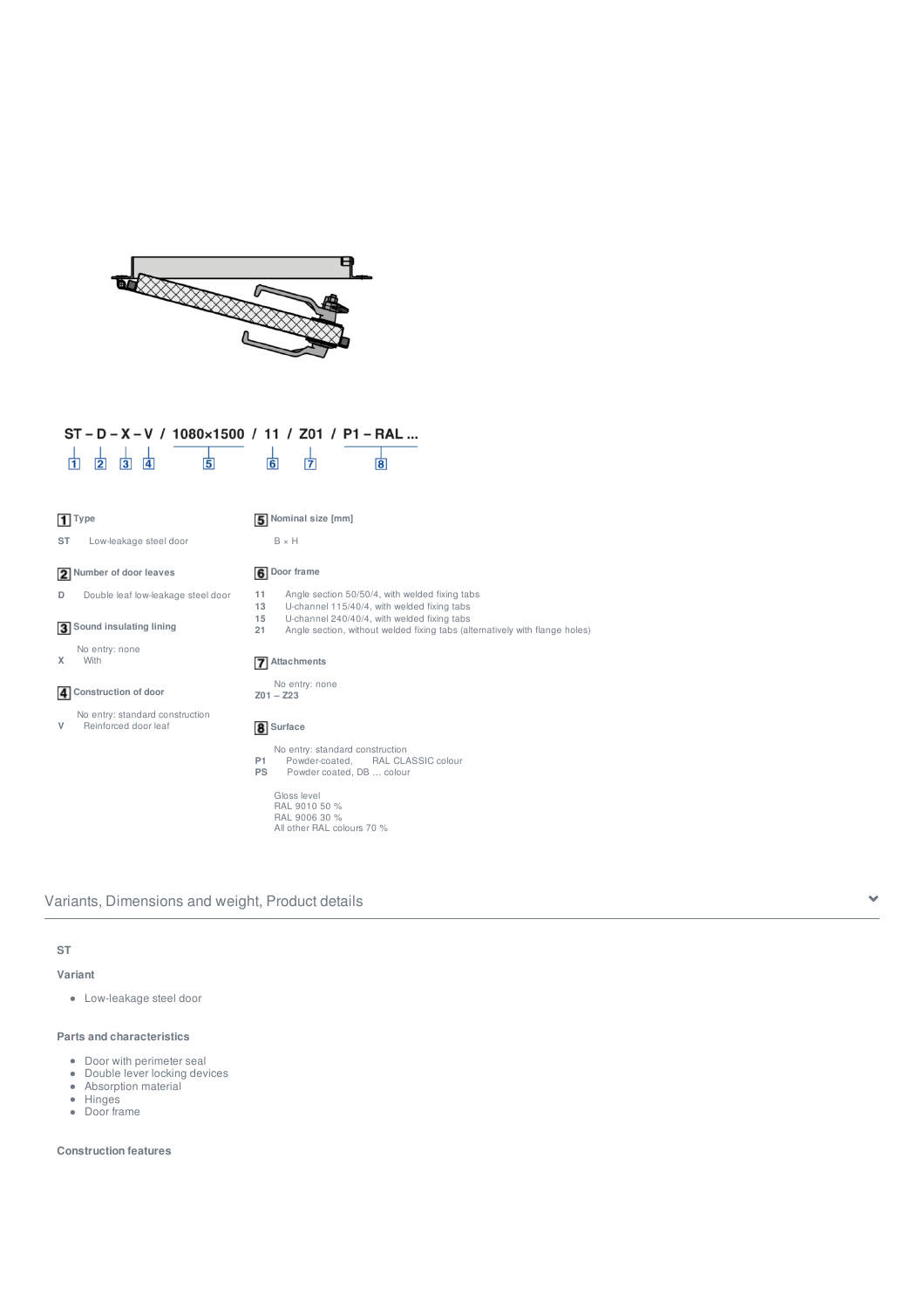- $\hat{\bullet}$ Double skin door leaf; skin thickness of 1 mm and 1.25 mm (opening side), respectively
- Stiffeners at the level of the double lever locking devices  $\bullet$
- Additional central stiffener from  $H = 1800$  mm
- $\bullet$ Double lever locking devices can be operated from both sides
- Seal is temperature resistant up to 90 °C
- Maximum pressure loading of 1000 Pa, in closing direction); air leakage rate of 0.6 l/s or 2 m<sup>3</sup>/h  $\bullet$

# **ST-V**

#### **Variant**

Low-leakage steel door with reinforced leaf

#### **Parts and characteristics**

- Reinforced door leaf with perimeter seal
- Double lever locking devices  $\bullet$
- $\bullet$ Absorption material
- **Hinges**  $\bullet$
- $\sim$ Door frame

#### **Construction features**

- Double skin door leaf; skin thickness of 1 mm and 1.25 mm (opening side), respectively
- Stiffeners at the level of the double lever locking devices
- Additional central stiffener from  $H = 1800$  mm  $\mathbf{r}$
- Screw-fixed stiffeners  $\bullet$ Double lever locking devices can be operated from both sides
- Seal is temperature resistant up to 90 °C  $\ddot{\phantom{a}}$
- $\bullet$ Maximum pressure loading of 2000 Pa, in closing direction); air leakage rate of 1.1 l/s or 4 m<sup>3</sup>/h

### **ST-X**

#### **Variant**

Low-leakage steel door with sound insulating lining

### **Parts and characteristics**

- Door with perimeter seal
- Double lever locking devices
- $\bullet$ Absorption material
- Sound insulating boards fitted to the inside of the door skins
- $\bullet$ Hinges
- $\bullet$ Door frame

#### **Construction features**

- Double skin door leaf; skin thickness of 1 mm and 1.25 mm (opening side), respectively
- $\bullet$ Stiffeners at the level of the double lever locking devices
- $\alpha$ Additional central stiffener from  $H = 1800$  mm
- $\bullet$ Double lever locking devices can be operated from both sides
- Seal is temperature resistant up to 90 °C  $\bullet$
- Maximum pressure loading of 1000 Pa, in closing direction); air leakage rate of 0.6 l/s or 2 m<sup>3</sup>/h  $\alpha$  .

#### **ST-X-V**

#### **Variant**

Low-leakage steel door with sound insulating lining and reinforcing elements

#### **Parts and characteristics**

- Reinforced door leaf with perimeter seal
- Double lever locking devices  $\bullet$
- $\bullet$ Absorption material
- Sound insulating boards fitted to the inside of the door skins $\alpha$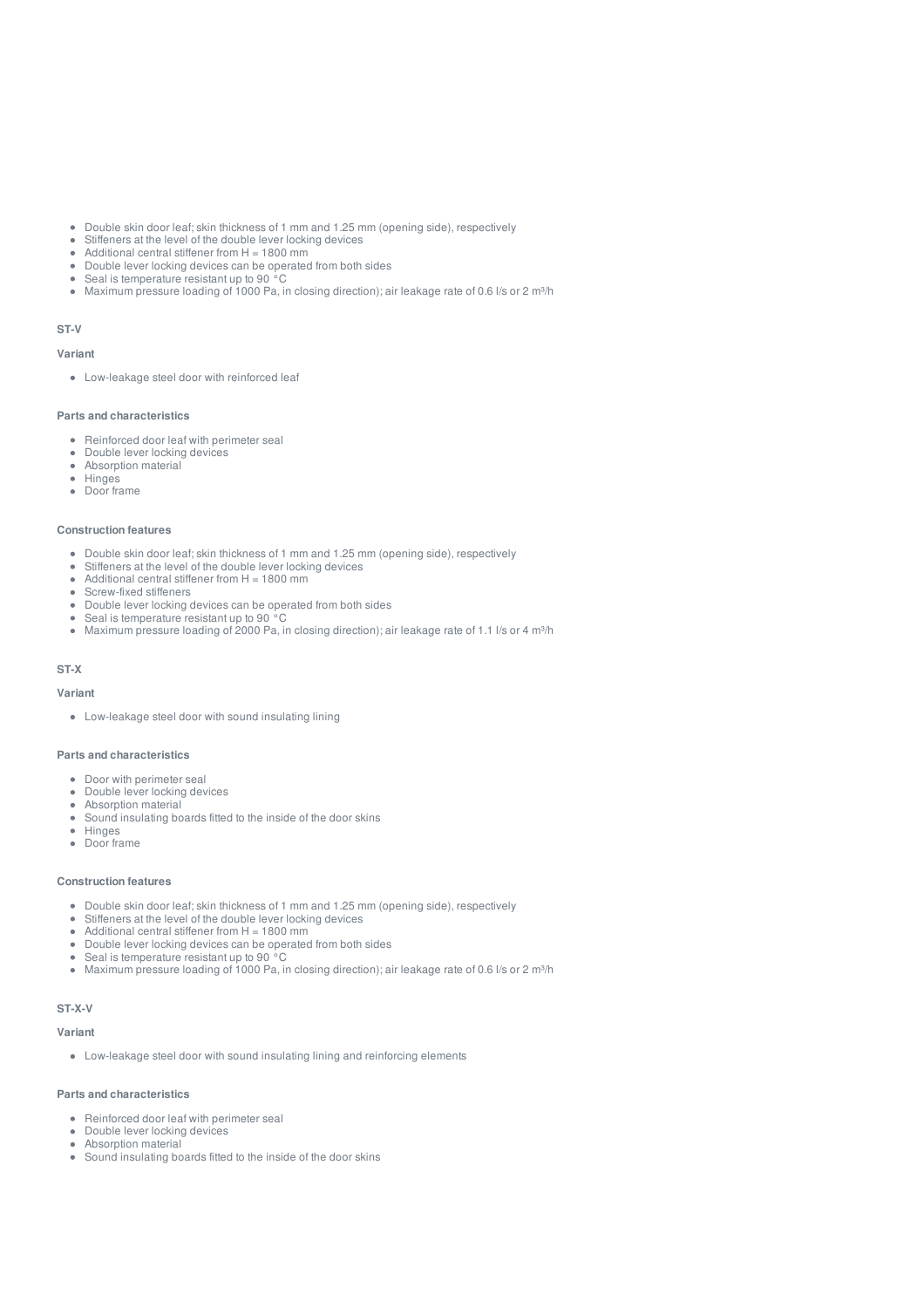- Hinges  $\bullet$
- $\bullet$ Door frame

#### **Construction features**

- Double skin door leaf; skin thickness of 1 mm and 1.25 mm (opening side), respectively
- Statistic start asset today start and answers of the minimal transmitted in Stiffeners at the level of the double lever locking devices  $\bullet$
- Additional central stiffener from H = 1800 mm  $\bullet$
- Screw-fixed stiffeners  $\bullet$
- Double lever locking devices can be operated from both sides Seal is temperature resistant up to 90 °C  $\bullet$
- $\bullet$ Maximum pressure loading of 2000 Pa, in closing direction); air leakage rate of 1.1 l/s or 4 m<sup>3</sup>/h

#### **ST-D**

#### **Variant**

Double leaf low-leakage steel door

#### **Parts and characteristics**

- Two door leaves, both with a perimeter seal
- Centre mullion
- Double lever locking devices
- Absorption material
- **Hinges**  $\mathbf{r}$ Door frame
- 

#### **Construction features**

- Double skin door leaf; skin thickness of 1 mm and 1.25 mm (opening side), respectively
- Stiffeners at the level of the double lever locking devices  $\bullet$
- Additional central stiffener from  $H = 1800$  mm
- Double lever locking devices can be operated from both sides
- Seal is temperature resistant up to 90 °C
- Maximum pressure loading of 1000 Pa, in closing direction); air leakage rate of 1.1 l/s or 4 m<sup>3</sup>/h  $\bullet$

#### **ST-D-V**

### **Variant**

Double leaf low-leakage steel door with reinforced leaves

#### **Parts and characteristics**

- Two door leaves, both with reinforcing elements and a perimeter seal
- Centre mullion  $\ddot{\phantom{a}}$
- $\bullet$ Double lever locking devices Absorption material  $\bullet$
- $\sim$ Hinges
- Door frame

#### **Construction features**

- Double skin door leaf; skin thickness of 1 mm and 1.25 mm (opening side), respectively
- $\bullet$ Stiffeners at the level of the double lever locking devices
- Additional central stiffener from  $H = 1800$  mm
- $\bullet$ Screw-fixed stiffeners
- Double lever locking devices can be operated from both sides  $\Delta$
- $\bullet$ Seal is temperature resistant up to 90 °C
- $\sim$ Maximum pressure loading of 2000 Pa, in closing direction); air leakage rate of 2.2 l/s or 8 m<sup>3</sup>/h

#### **ST-D-X**

#### **Variant**

Double leaf low-leakage steel door with sound insulating lining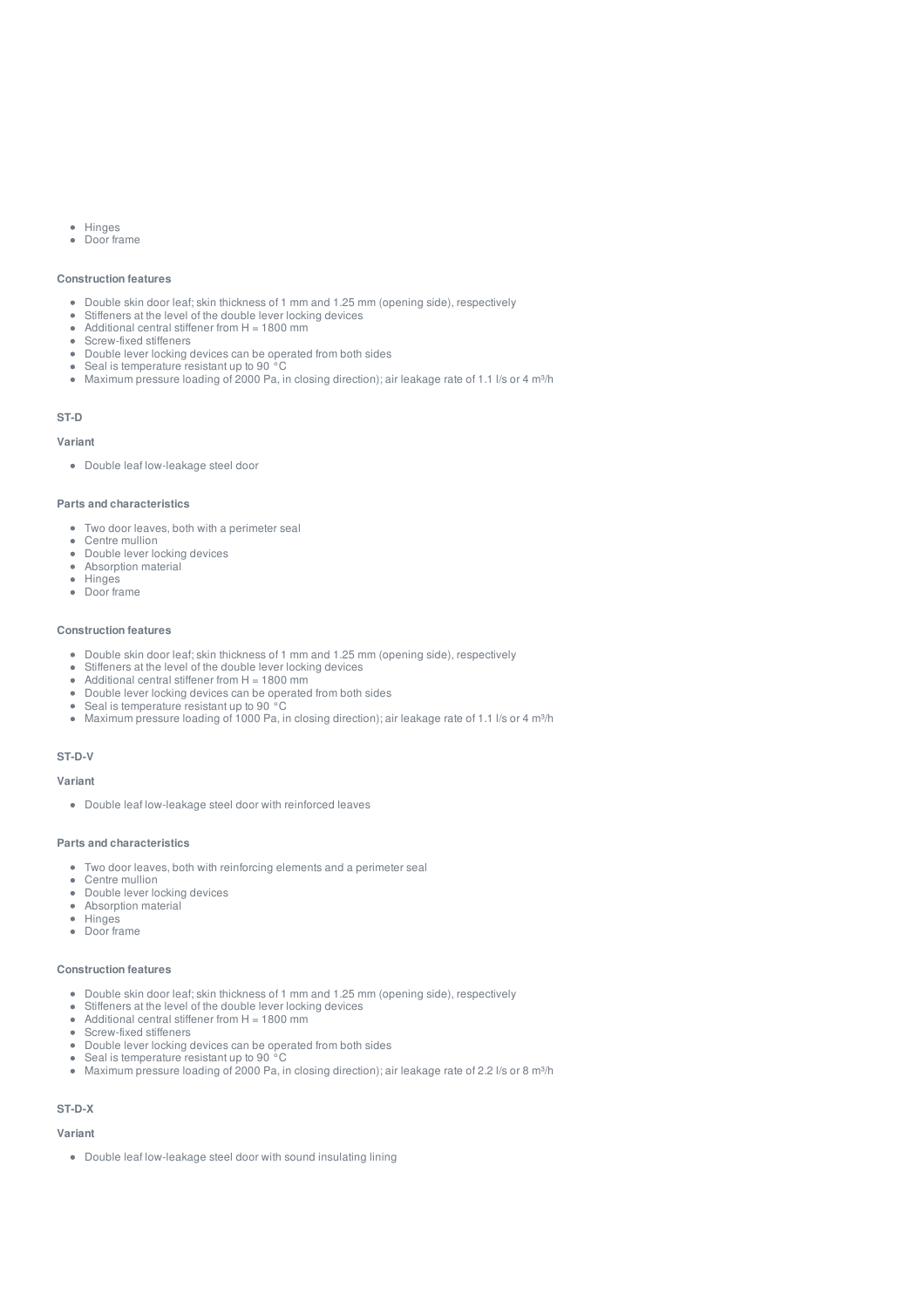#### **Parts and characteristics**

- Two door leaves, both with a perimeter seal
- Centre mullion
- Double lever locking devices • Absorption material
- Sound insulating boards fitted to the inside of the door skins
- Hinges  $\bullet$
- Door frame

#### **Construction features**

- Double skin door leaf; skin thickness of 1 mm and 1.25 mm (opening side), respectively
- Stiffeners at the level of the double lever locking devices
- Additional central stiffener from H = 1800 mm  $\bullet$
- Double lever locking devices can be operated from both sides  $\bullet$ Seal is temperature resistant up to 90 °C
- Maximum pressure loading of 1000 Pa, in closing direction); air leakage rate of 1.1 l/s or 4 m<sup>3</sup>/h

#### **ST-D-X-V**

#### **Variant**

Double leaf low-leakage steel door with sound insulating lining and reinforcing elements

#### **Parts and characteristics**

- Two door leaves, both with reinforcing elements and a perimeter seal
- Centre mullion
- Double lever locking devices
- Absorption material
- Sound insulating boards fitted to the inside of the door skins  $\bullet$
- $\bullet$ Hinges
- Door frame

#### **Construction features**

- Double skin door leaf; skin thickness of 1 mm and 1.25 mm (opening side), respectively
- Stiffeners at the level of the double lever locking devices
- Additional central stiffener from  $H = 1800$  mm  $\bullet$
- $\bullet$ Screw-fixed stiffeners
- Double lever locking devices can be operated from both sides  $\bullet$
- Seal is temperature resistant up to 90 °C
- $\bullet$ Maximum pressure loading of 2000 Pa, in closing direction); air leakage rate of 2.2 l/s or 8 m<sup>3</sup>/h

#### Low-leakage steel door, variant ST-R/Z15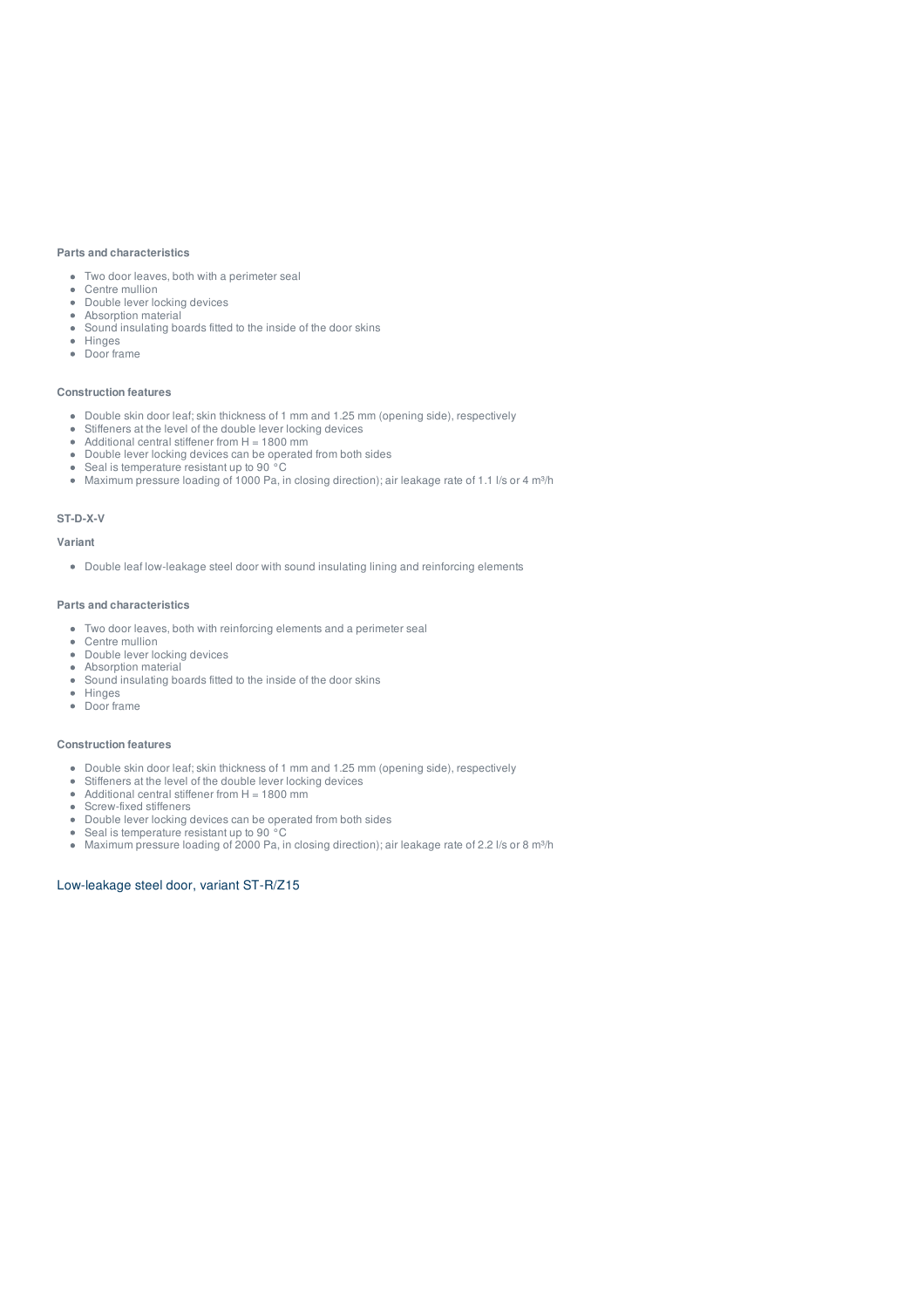

Steel door with inspection window, pressure relief valve and cylinder rim lock(Profile cylinder on the opening side, cylinder rim lock on the closing side) Low-leakage steel door, variant ST-D/Z15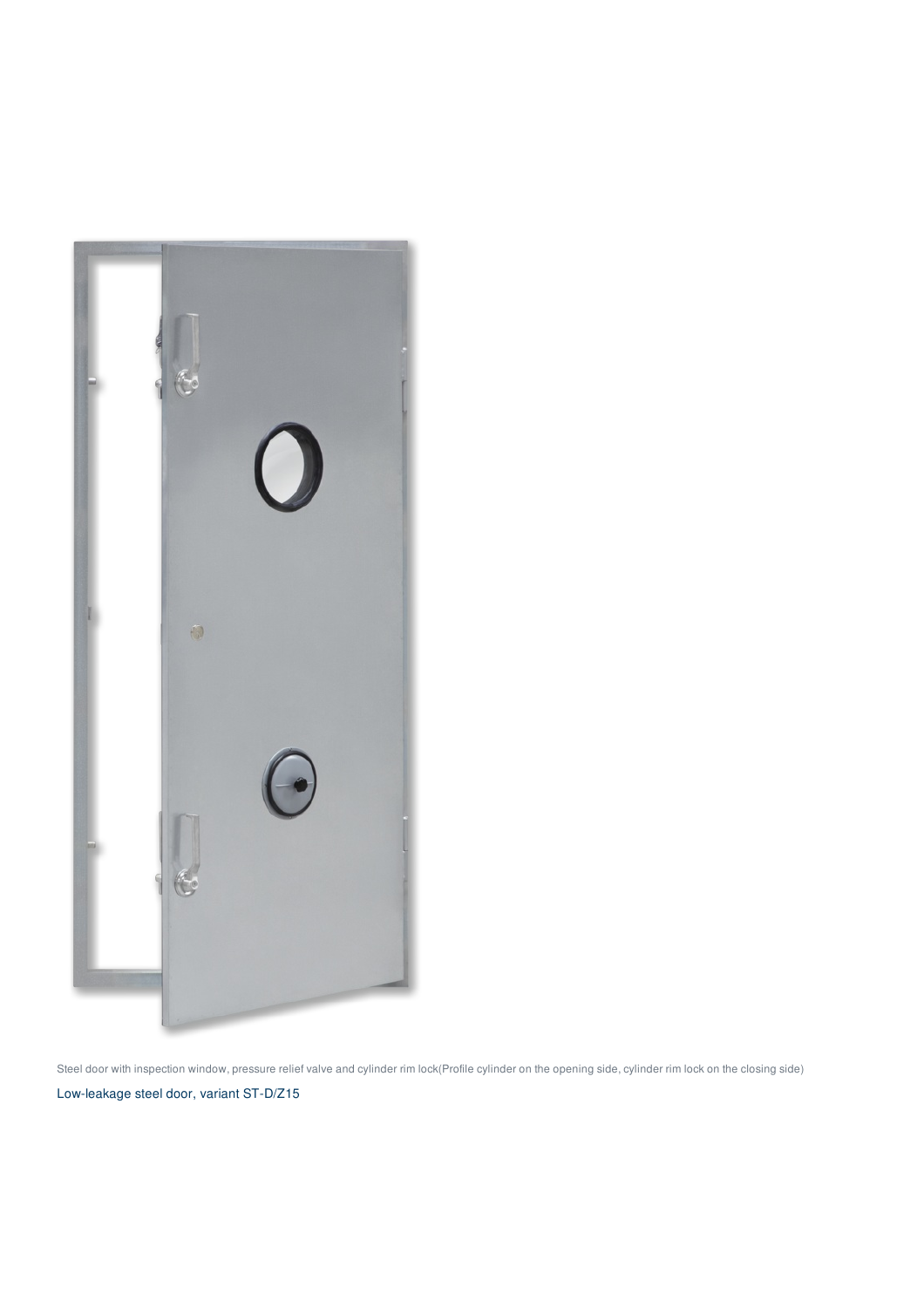

Two leaf hinged steel door with inspection window, pressure relief valve and cylinder rim lock(Profile cylinder on the opening side, cylinder rim lock on the closing side)

# **ST, width, dimensions**

| в     | B1       |  |
|-------|----------|--|
| mm    |          |  |
| $500$ | $B + 30$ |  |
| 500   | 530      |  |
| 600   | 630      |  |
| 800   | 830      |  |
| 940   | 970      |  |

# **ST, height, dimensions**

| H    | H1                    | X     |  |  |  |  |
|------|-----------------------|-------|--|--|--|--|
|      | mm                    |       |  |  |  |  |
|      | $<$ 1500 H + 30 249.5 |       |  |  |  |  |
| 1500 | 1530                  | 349.5 |  |  |  |  |
| 1600 | 1630                  | 349.5 |  |  |  |  |
| 1800 | 1830                  | 349.5 |  |  |  |  |
| 1940 | 1970                  | 349.5 |  |  |  |  |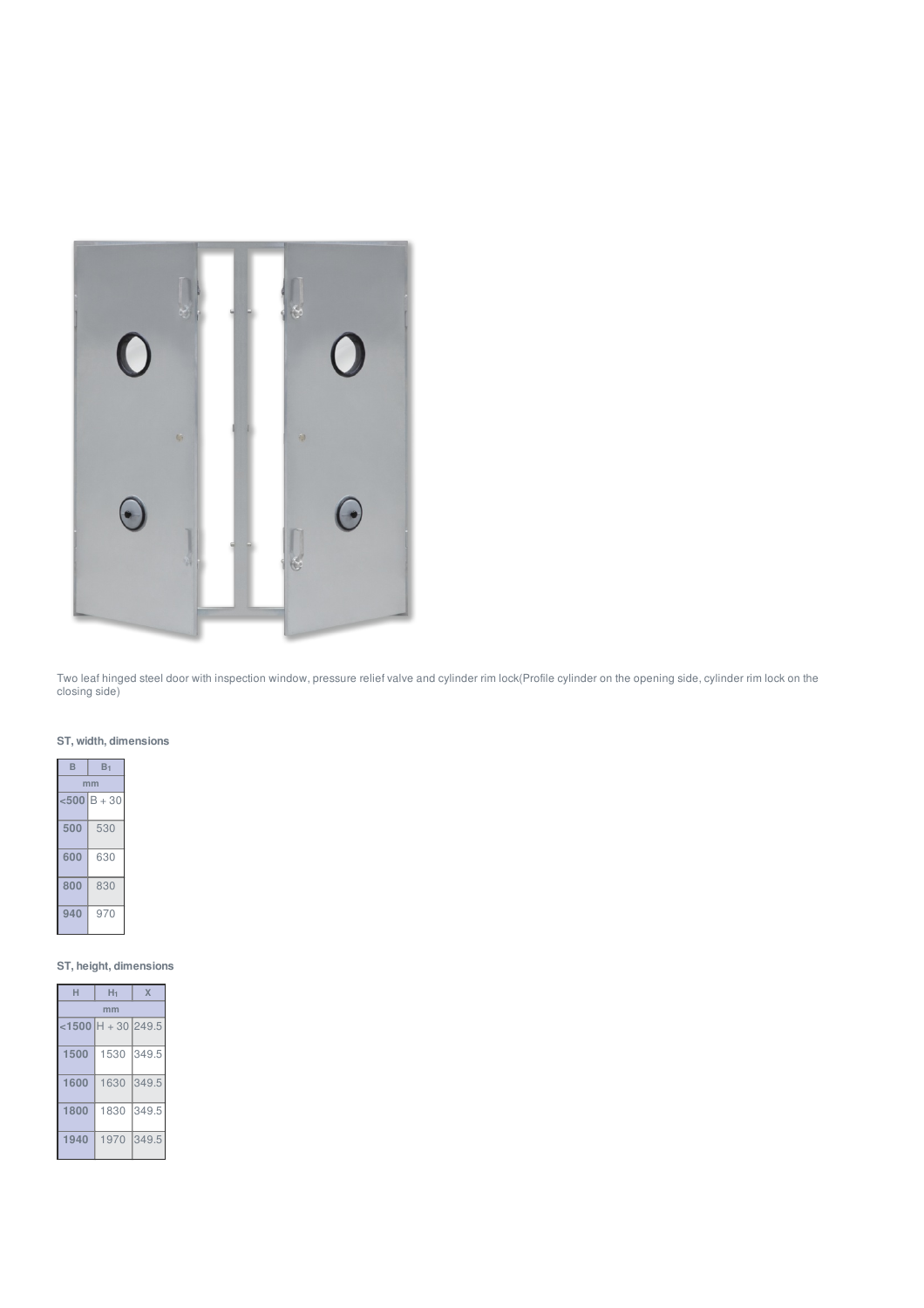# **ST-D, width, dimensions**

| B    | B <sub>1</sub>                      | B <sub>2</sub> |  |  |  |  |
|------|-------------------------------------|----------------|--|--|--|--|
|      | mm                                  |                |  |  |  |  |
|      | <b>B</b> < 1080 $(B - 20)/2$ B + 30 |                |  |  |  |  |
| 1080 | 530                                 | 1110           |  |  |  |  |
| 1280 | 630                                 | 1310           |  |  |  |  |
| 1680 | 830                                 | 1710           |  |  |  |  |
| 1960 | 970                                 | 1990           |  |  |  |  |

# **ST, ST-V, weights**

| н       | $B$ [mm] |                 |    |    |
|---------|----------|-----------------|----|----|
|         |          | 500 600 800 940 |    |    |
| mm      |          | ka              |    |    |
| 1500    |          | 33 40 53 62     |    |    |
| 1600 34 |          | 41              | 54 | 64 |
| 1800    | 35       | 42              | 56 | 66 |
| 1940 36 |          | 43              | 57 | 67 |

# **ST-X, ST-X-V, weights**

| н       | B [mm] |                 |       |    |
|---------|--------|-----------------|-------|----|
|         |        | 500 600 800 940 |       |    |
| mm      |        | kq              |       |    |
| 1500    | 36     |                 | 43 58 | 68 |
| 1600 37 |        | 44              | 59    | 70 |
| 1800    | 38     | 46              | 61    | 71 |
| 1940 39 |        | 46              | 62    | 73 |

# **ST-D, ST-D-V, weights**

| н    | $B$ [mm] |    |                     |     |
|------|----------|----|---------------------|-----|
|      |          |    | 1080 1280 1680 1960 |     |
| mm   |          | kg |                     |     |
| 1500 | 66       | 78 | 102 120             |     |
| 1600 | 68       | 81 | 106                 | 123 |
| 1800 | 70       | 83 | 109                 | 127 |
| 1940 | 72       | 86 | 113                 | 131 |

# **ST-D-X, ST-D-X-V, weights**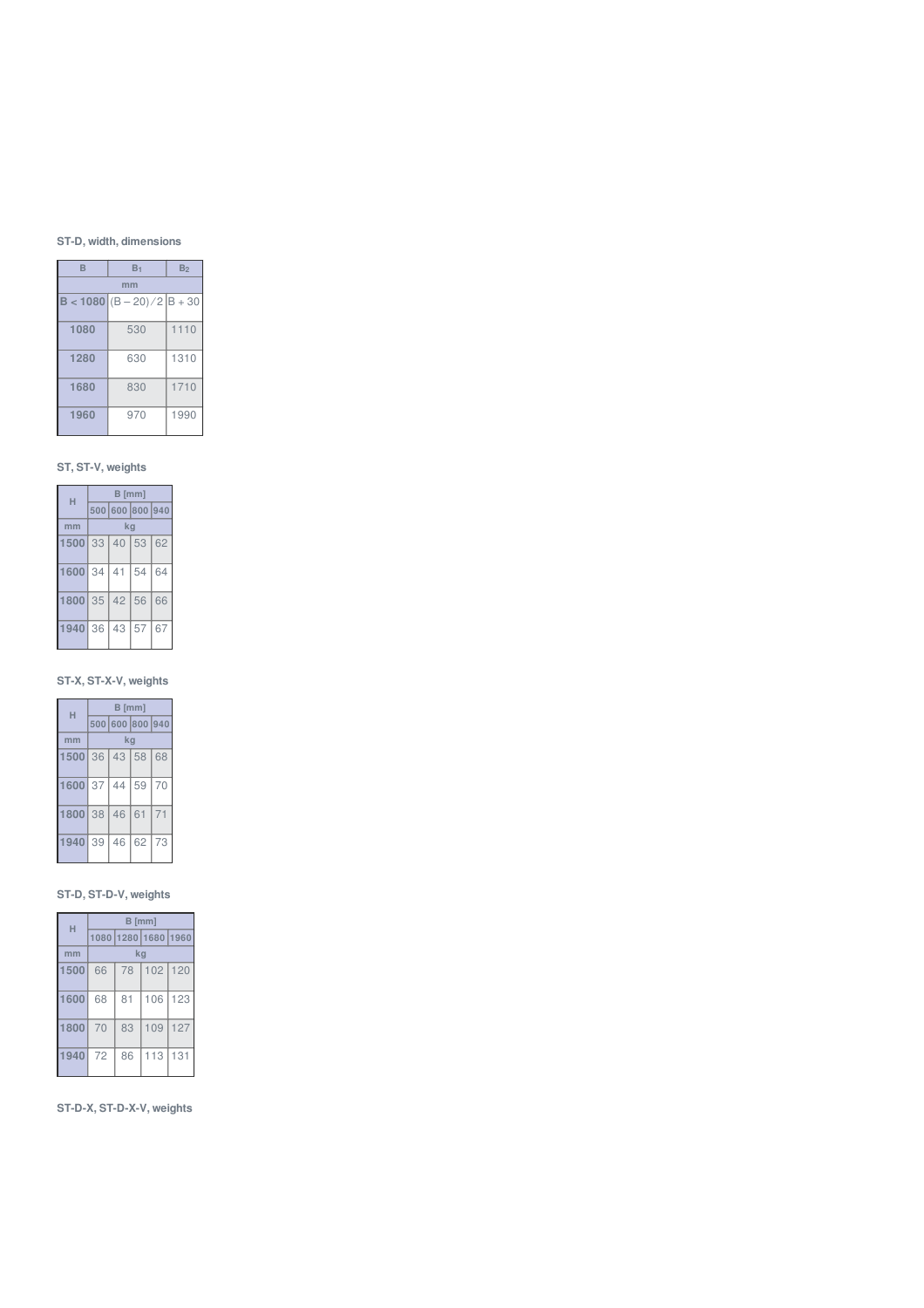| н    | B [mm] |    |                     |     |
|------|--------|----|---------------------|-----|
|      |        |    | 1080 1280 1680 1960 |     |
| mm   |        | ka |                     |     |
| 1500 | 72     | 86 | 113 131             |     |
| 1600 | 75     | 88 | 116                 | 135 |
| 1800 | 77     | 91 | 119                 | 139 |
| 1940 | 80     | 95 | 124                 | 145 |

ST



① Stiffeners (additional central stiffener from H = 1800 mm)

Illustration shows right hinge

ST-D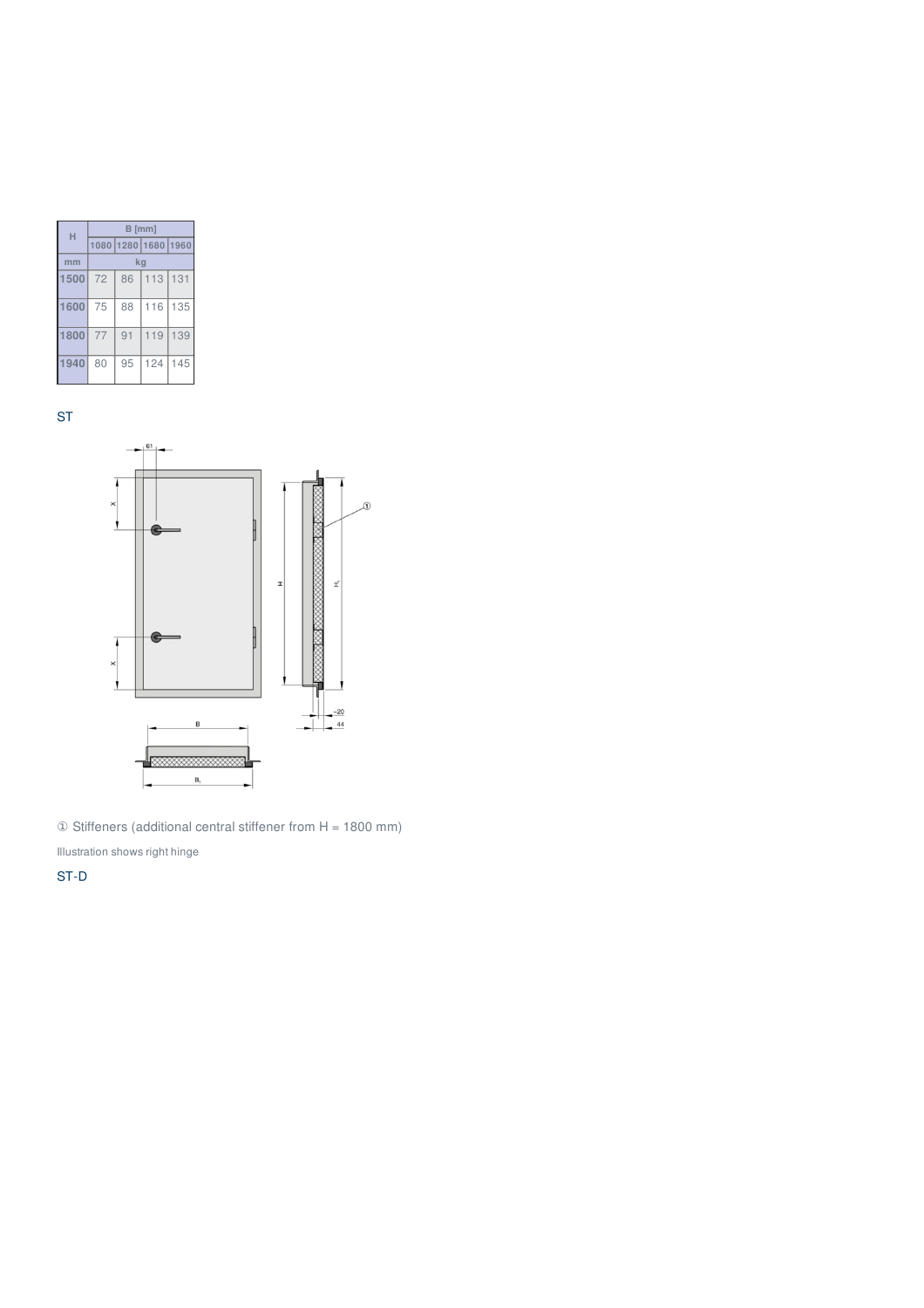

① Stiffeners (additional central stiffener from H = 1800 mm) ② Screw-fixed centre mullion

# Double lever locking device on angle section door frame



Installation details

### **Installation and commissioning**

- Align the frame precisely before mortaring it in
- When the door is closed, the perimeter seal must be in full contact with the frame

**Angle section frame, no. of fixing tabs or flange holes**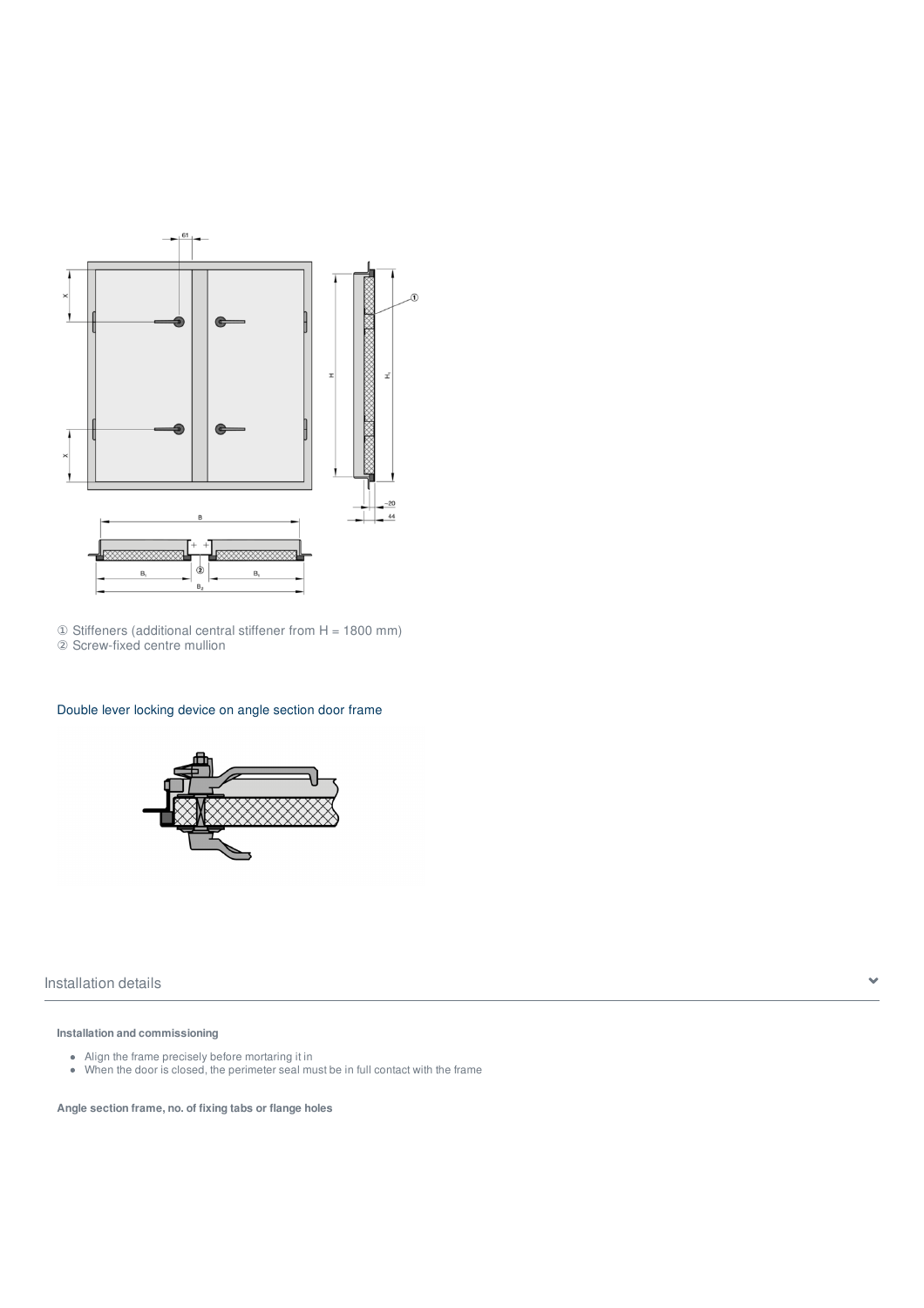



**U-channel door frame, dimensions**

| Order code detail |     |
|-------------------|-----|
|                   | mm  |
| 13                | 115 |
| 15                | 240 |

# Installation of angle section door frame



① Angle section door frame

② Opening side

③ Fixing tabs (flange holes as an alternative)

Illustration shows right hinge

Installation of U-channel frame